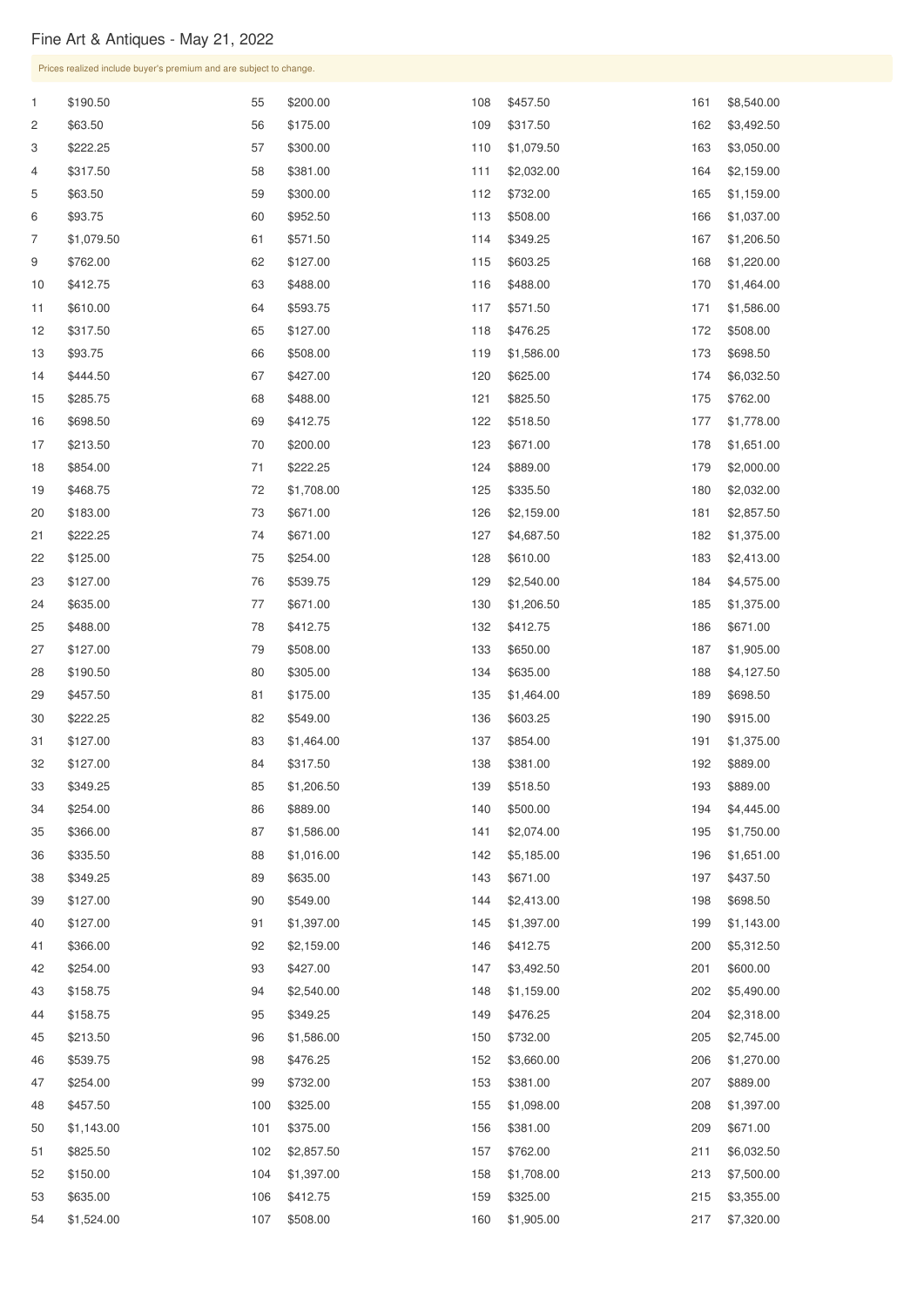## Fine Art & Antiques - May 21, 2022

|     | Prices realized include buyer's premium and are subject to change. |     |             |     |             |     |            |
|-----|--------------------------------------------------------------------|-----|-------------|-----|-------------|-----|------------|
| 218 | \$3,492.50                                                         | 295 | \$1,206.50  | 352 | \$1,125.00  | 407 | \$603.25   |
| 219 | \$3,000.00                                                         | 297 | \$1,037.00  | 353 | \$4,270.00  | 409 | \$2,032.00 |
| 220 | \$10,370.00                                                        | 298 | \$2,000.00  | 354 | \$3,965.00  | 412 | \$250.00   |
| 222 | \$4,445.00                                                         | 299 | \$1,524.00  | 355 | \$1,270.00  | 414 | \$244.00   |
| 223 | \$12,700.00                                                        | 300 | \$1,016.00  | 356 | \$793.00    | 415 | \$603.25   |
| 224 | \$3,175.00                                                         | 301 | \$1,206.50  | 357 | \$571.50    | 416 | \$213.50   |
| 226 | \$2,413.00                                                         | 302 | \$2,745.00  | 358 | \$1,016.00  | 417 | \$335.50   |
| 227 | \$6,985.00                                                         | 303 | \$36,600.00 | 359 | \$825.50    | 418 | \$476.25   |
| 228 | \$13,420.00                                                        | 305 | \$1,342.00  | 360 | \$732.00    | 419 | \$1,159.00 |
| 229 | \$10,980.00                                                        | 306 | \$915.00    | 361 | \$1,651.00  | 420 | \$854.00   |
| 231 | \$3,492.50                                                         | 308 | \$1,016.00  | 363 | \$889.00    | 421 | \$762.00   |
| 234 | \$6,710.00                                                         | 309 | \$1,270.00  | 364 | \$762.00    | 422 | \$508.00   |
| 237 | \$10,980.00                                                        | 310 | \$6,100.00  | 365 | \$1,397.00  | 423 | \$4,445.00 |
| 238 | \$6,350.00                                                         | 312 | \$7,320.00  | 366 | \$500.00    | 424 | \$1,905.00 |
| 240 | \$28,575.00                                                        | 313 | \$762.00    | 367 | \$1,342.00  | 425 | \$488.00   |
| 248 | \$54,900.00                                                        | 314 | \$5,490.00  | 369 | \$2,745.00  | 426 | \$793.00   |
| 249 | \$15,240.00                                                        | 315 | \$1,079.50  | 370 | \$350.00    | 427 | \$254.00   |
| 253 | \$30,500.00                                                        | 316 | \$508.00    | 371 | \$1,905.00  | 428 | \$518.50   |
| 254 | \$17,080.00                                                        | 317 | \$1,098.00  | 372 | \$1,524.00  | 429 | \$952.50   |
| 256 | \$47,625.00                                                        | 318 | \$915.00    | 373 | \$825.50    | 430 | \$1,079.50 |
| 258 | \$18,300.00                                                        | 319 | \$2,159.00  | 374 | \$508.00    | 431 | \$444.50   |
| 261 | \$15,240.00                                                        | 321 | \$889.00    | 375 | \$518.50    | 432 | \$476.25   |
| 263 | \$53,975.00                                                        | 322 | \$915.00    | 376 | \$4,445.00  | 433 | \$190.50   |
| 265 | \$28,060.00                                                        | 323 | \$6,100.00  | 377 | \$4,575.00  | 434 | \$285.75   |
| 266 | \$5,080.00                                                         | 324 | \$1,220.00  | 378 | \$11,430.00 | 436 | \$508.00   |
| 268 | \$19,050.00                                                        | 327 | \$4,127.50  | 380 | \$1,079.50  | 438 | \$793.00   |
| 269 | \$7,930.00                                                         | 328 | \$1,342.00  | 382 | \$412.75    | 439 | \$122.00   |
| 271 | \$4,880.00                                                         | 329 | \$4,127.50  | 383 | \$793.00    | 440 | \$156.25   |
| 272 | \$1,905.00                                                         | 330 | \$12,200.00 | 384 | \$381.00    | 441 | \$127.00   |
| 273 | \$2,135.00                                                         | 331 | \$750.00    | 385 | \$1,270.00  | 442 | \$122.00   |
| 274 | \$3,492.50                                                         | 332 | \$671.00    | 386 | \$571.50    | 443 | \$125.00   |
| 275 | \$2,032.00                                                         | 333 | \$952.50    | 387 | \$412.75    | 444 | \$952.50   |
| 276 | \$4,575.00                                                         | 334 | \$1,464.00  | 389 | \$488.00    | 445 | \$5,185.00 |
| 277 | \$1,270.00                                                         | 335 | \$698.50    | 390 | \$508.00    | 446 | \$127.00   |
| 278 | \$4,127.50                                                         | 336 | \$3,050.00  | 391 | \$457.50    | 447 | \$127.00   |
| 279 | \$10,795.00                                                        | 337 | \$976.00    | 392 | \$476.25    | 448 | \$550.00   |
| 280 | \$7,930.00                                                         | 338 | \$825.50    | 393 | \$2,857.50  | 449 | \$508.00   |
| 281 | \$3,175.00                                                         | 339 | \$762.00    | 394 | \$762.00    | 450 | \$698.50   |
| 283 | \$6,710.00                                                         | 340 | \$1,250.00  | 395 | \$412.75    | 451 | \$427.00   |

| 284 | \$4,270.00 | 341 | \$825.50   | 396 | \$889.00   | 452 | \$562.50   |
|-----|------------|-----|------------|-----|------------|-----|------------|
| 285 | \$6,985.00 | 342 | \$698.50   | 397 | \$698.50   | 453 | \$305.00   |
| 286 | \$2,540.00 | 343 | \$571.50   | 398 | \$6,350.00 | 454 | \$508.00   |
| 287 | \$5,080.00 | 344 | \$500.00   | 399 | \$571.50   | 455 | \$539.75   |
| 288 | \$1,397.00 | 345 | \$671.00   | 400 | \$732.00   | 456 | \$127.00   |
| 289 | \$9,525.00 | 346 | \$457.50   | 401 | \$412.75   | 457 | \$825.50   |
| 290 | \$7,620.00 | 347 | \$425.00   | 402 | \$889.00   | 458 | \$476.25   |
| 291 | \$1,000.00 | 348 | \$732.00   | 403 | \$444.50   | 459 | \$1,464.00 |
| 292 | \$1,016.00 | 349 | \$889.00   | 404 | \$254.00   | 461 | \$275.00   |
| 293 | \$1,708.00 | 350 | \$579.50   | 405 | \$254.00   | 462 | \$274.50   |
| 294 | \$915.00   | 351 | \$4,762.50 | 406 | \$3,492.50 | 463 | \$325.00   |